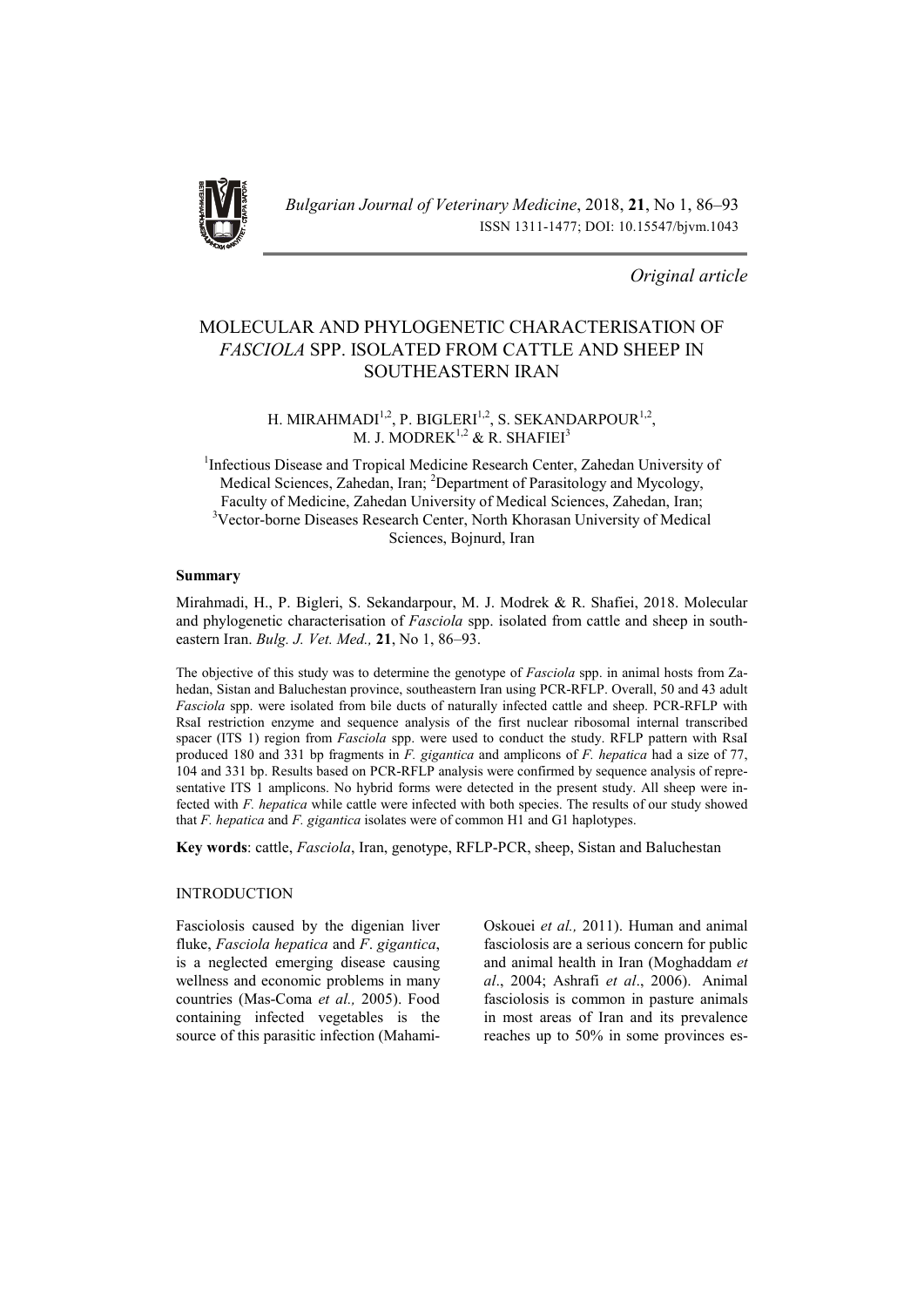pecially in north of Iran (Moghaddam *et al*., 2004; Rokni, 2008). During the past 20 years, human diseases were reported in some provinces of Iran and two serious human epidemics have been reported in the northern province of Gilan (Ashrafi *et al*., 2006; Rokni, 2008).

Different morphological criteria between these two species – due to intermediate form existence in different Asian countries – have made accurate recognition difficult (Ashrafi *et al.,* 2006; Ichikawa & Itagaki, 2010). Molecular methods based on nuclear ribosomal (rDNA) and mitochondrial (mtDNA) genes are capable to differentiate *Fasciola* species (Itagaki *et al.,* 2005; Mas-Coma *et al.,* 2009; Shafiei *et al.,* 2014).

The province of Sistan and Baluchestan is located in the southeast of Iran. Previously, this province has not been known as an important endemic area for fasciolosis. Animal fasciolosis is a serious problem causing reduced production, especially in cattle and sheep (Rokni, 2008). Until now, no data are available about the prevalence of *Fasciola* spp. in this province. However, variations in phenotype

criteria, dissemination, host parasites, genotypes and intermediate forms were reported in Pakistan, in vicinity of the province (Itagaki *et al.,* 1998; Khan *et al.,* 2009). Therefore, it seems necessary to set a goal for recognition, prevention and control of the disease (Rokni *et al.,* 2010). It has been advocated to use PCR-RFLP on rDNA genes for this purpose (Marcilla *et al.,* 2002; Huang *et al.,* 2004; Rokni *et al.,* 2010; Shafiei *et al.,* 2013).

The objective of present study was to examine the utility of region between 18S and 28S, the first internal transcribed spacer (ITS1) of rDNA by PCR-RFLP for molecular identification of *Fasciola* spp. in Sistan and Baluchestan province, Iran.

# MATERIALS AND METHODS

### *Study area*

The province of Sistan and Baluchestan is one of the 31 Iranian provinces and is located in the southeastern part of the country, bordering Pakistan and Afghanistan (Fig. 1). The capital is Zahedan and the most prominent climatological phe-



Fig. 1. Map of Sistan and Baluchestan province, Iran.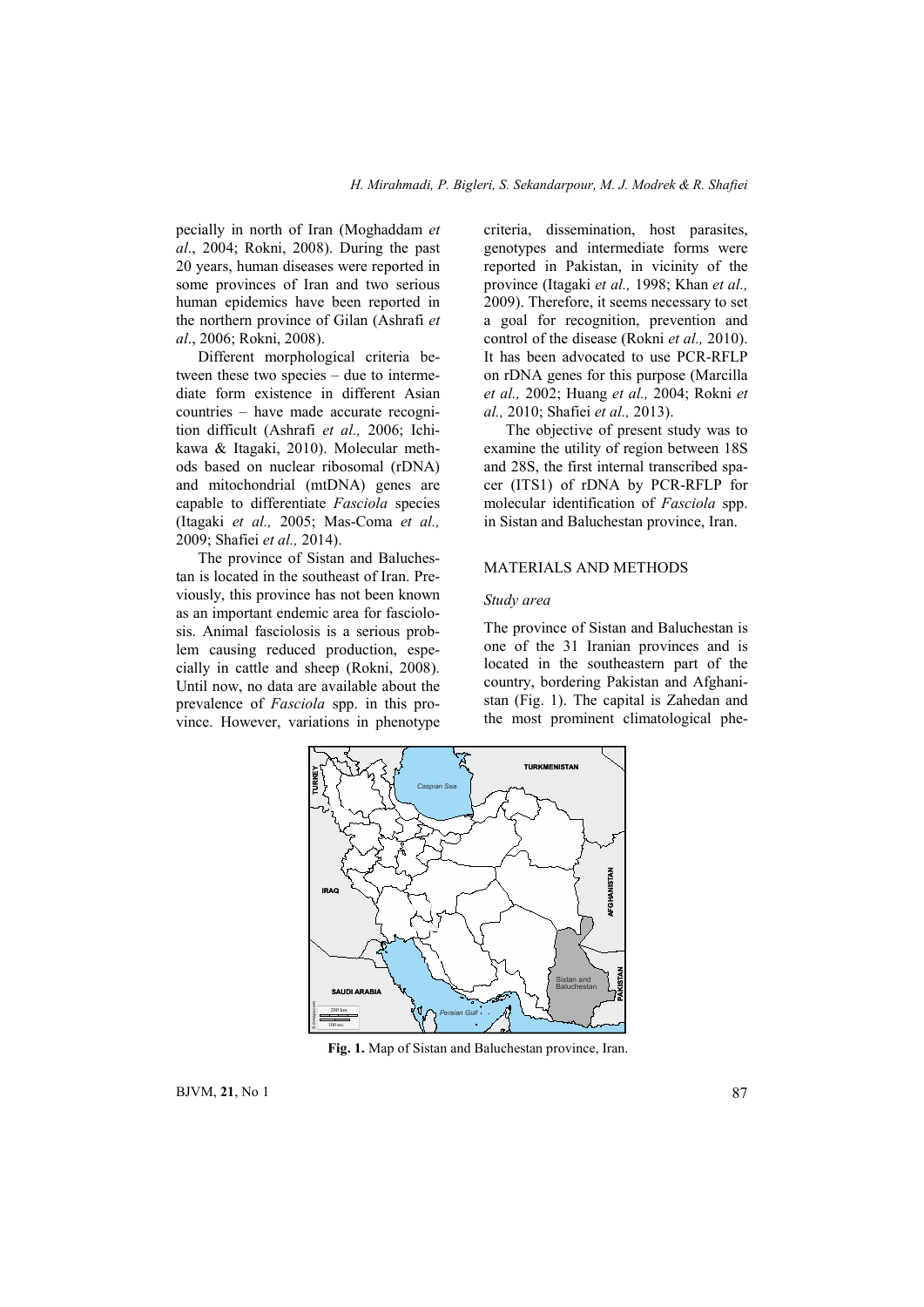nomenon of the region is the heat. Basically the climate of the province is characterised by long, hot and dry summers and short winters, whereas in the coastal region, near the Oman Sea, the weather is warm with a high percentage of humidity. Traditional farming and stock breeding of ruminants provide suitable conditions for transmission of fasciolosis in this area.

### *Parasite*

A total of 50 and 43 adult *Fasciola* spp. was isolated from bile ducts of naturally infected cattle and sheep from two slaughterhouses at Zahedan. Individual worms were washed extensively in PBS buffer (37 °C) and subsequently fixed in 70% ethanol and maintained at room temperature for several weeks until extraction of genomic DNA.

### *DNA extraction*

Approximately 10 mg tissue was removed from a portion of the lateral zone of adult flukes and then crushed. The ethanol was allowed to evaporate in each of samples for a few minutes and then washed 3 times in distilled water and squashed before the genomic DNA was extracted. Bioneer AccuPrep® kit was used for genomic DNA extraction of *Fasciola* parasites. The extracted DNA, split into aliquots was stored at  $-20$  °C until used in the PCR.

# *Polymerase chain reaction (PCR)*

To amplify a region of a 700 bp region of ITS1, PCR was performed using F: (5′- ACCGGTGCTGAGAAGACG-3′) and R: (5′-CGACGTACGTGCAGTCCA-3′) primers (Aryaeipour *et al.,* 2014). The total volume of reaction was 30 μL containing 3 μL DNA template, 15.5 μL distilled water, 10 pmol  $(1 \mu L)$  of each primers (Forward and Reverse), and 9.5 μL master mix (amplicon). PCR amplification was performed in Eppendorf Mastercycler Gradient thermocycler. The temperature profile was as followed: an initiation of 95 ºC for 5 min, followed by 30 cycles of 94 ºC for 30 s (denaturation), 60 ºC for 30 s (annealing), 72 ºC for 30 s (extension) and a final extension of 72 ºC for 5 min followed by cooling at 4 ºC. The DNA product was sequenced and *Fasciola* species were identified.

# *Restriction fragment length polymorphism (RFLP)*

After sequencing, using NEBcutter V2.0 software, the cutting sites of commercially available restriction enzymes on ITS1 sequences of *F. hepatica* and *F. gigantica* were assessed (Shafiei *et al.,* 2013). RsaI enzyme (Vivantis) was selected for RFLP method that caused the separation specifically of *Fasciola* species. To perform RFLP, 10 μL of *Fasciola* ITS1 PCR product, 2 μL of supplied restriction enzyme buffer, 2 μL of restriction enzyme diluted, and  $DD.H_2O$  up to 30  $\mu$ L were provided. As per manufacturer instruction, the tubes were incubated at 37 °C for 12 h, to ensure full cutting of fragments. For analysing the digestion products, 15 μL of each product in addition to 2 μL of loading buffer were run in 2% gel electrophoresis.

# *DNA sequencing and phylogenetic analysis*

PCR products of ITS1 from eight isolates, six samples from *F. gigantica* from cattle and two samples from *F. hepatica* of each host (cattle, sheep) were purified from the agarose gel, using PCR purification kit (Bioneer, Korea), and sequenced from both directions (Applied Biosystems, DNA Analyzers Sequencing, Bioneer, Korea, Sanger method), using the same primers which were used in the PCR. Multiple alignments were performed with data re-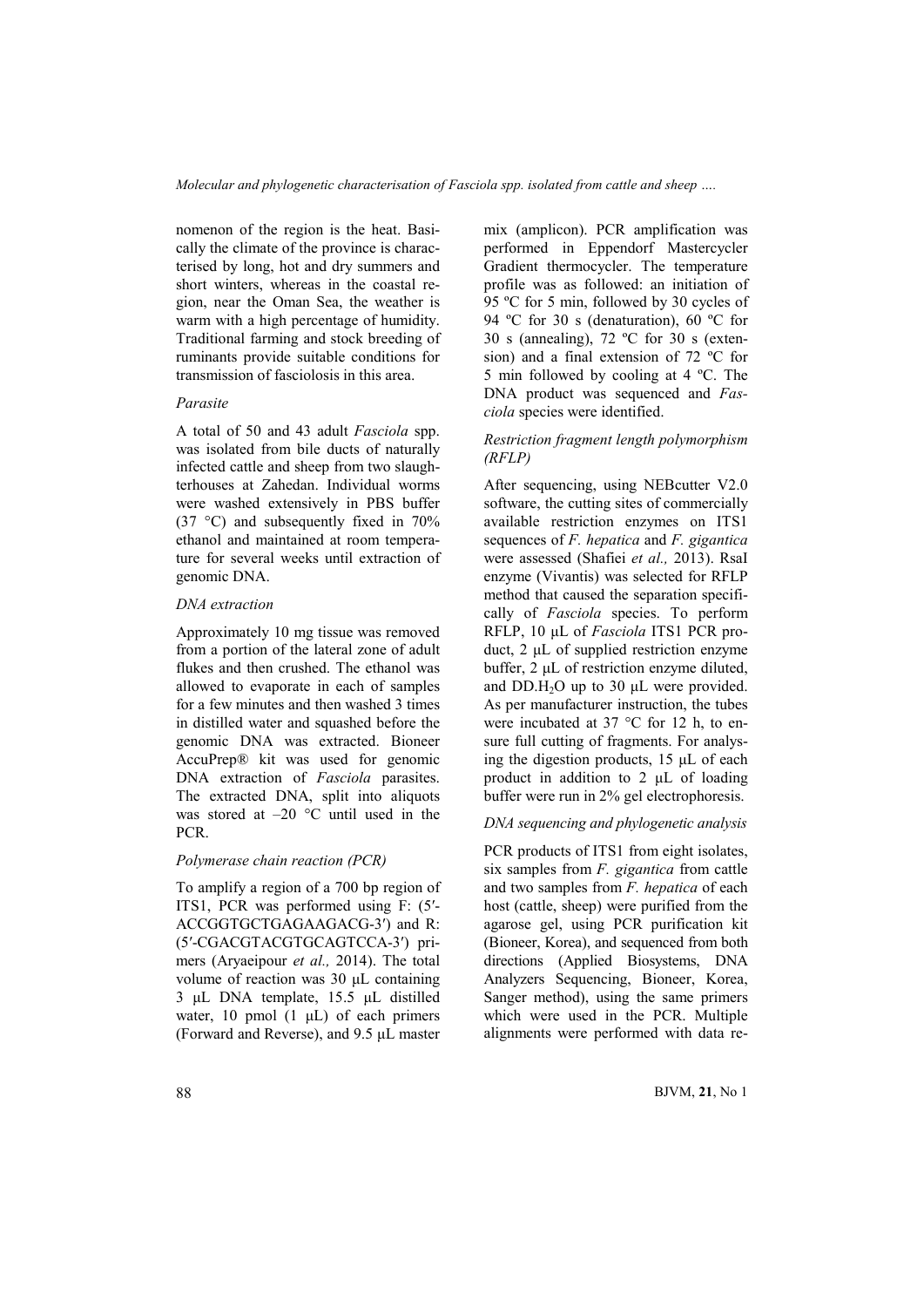

Fig. 2. Cutting sites of RsaI restriction enzyme on A) *F. hepatica*, B) *F. gigantica*.

lated to *Fasciola* spp. from Iran and other countries deposited in Gen-Bank using BioEdit Sequence Alignment Editor Vr. 7.2.5 software. A Neighbor-Joining tree was constructed using the MEGA 5.0 software. Bootstrap analyses (using 1,000 replicates) were carried out to determine the robustness of the finding (Shafiei *et al.,* 2014).

#### RESULTS

Genomic DNA from 93 isolates of *Fasciola* was extracted and eight of them confirmed by sequencing. All amplified products of *Fasciola* were digested with the RsaI restriction endonuclease and two species were distinguished. The RFLP pattern results showed that out of 50 *Fasciola* isolates of cattle, 3 isolates (6%) were *F. hepatica* and 47 (94%) had a pattern corresponding to *F. gigantica*. All 43 isolates (100%) from sheep had a RFLP pattern corresponding to *F. hepatica*.

Based on NEBcutter pattern, RsaI which showed effect on GTAC nucleotides in the amplicons of *F. gigantica* had one cutting site and the digested DNA fragments were 180 and 331 bp whereas in the amplicons of *F. hepatica* with two cutting sites, the digested DNA fragments were 77, 104 and 331 bp (Fig. 2). However, the resultant bands of the fragments were about 180 bp in *F. gigantica* and 104 bp in *F. hepatica* (Fig. 3). The other band was not detected on agarose gels.

Complete sequences of 700 bp ITS1 of the flukes were aligned with those of available sequences in GenBank. Ninety-



Fig. 3. PCR-RFLP pattern of *Fasciola* after digestion with RsaI restriction enzyme. Lane 1: 100 bp DNA ladder; lanes 2, 4, 6, 8: *F. gigantica* from cattle; lane 10: *F. hepatica* from sheep; lane 12: *F. hepatica* from cattle; lanes 3, 5, 7, 9: DNA *Fasciola* without restriction enzyme.

 $BJVM$ , 21, No 1 89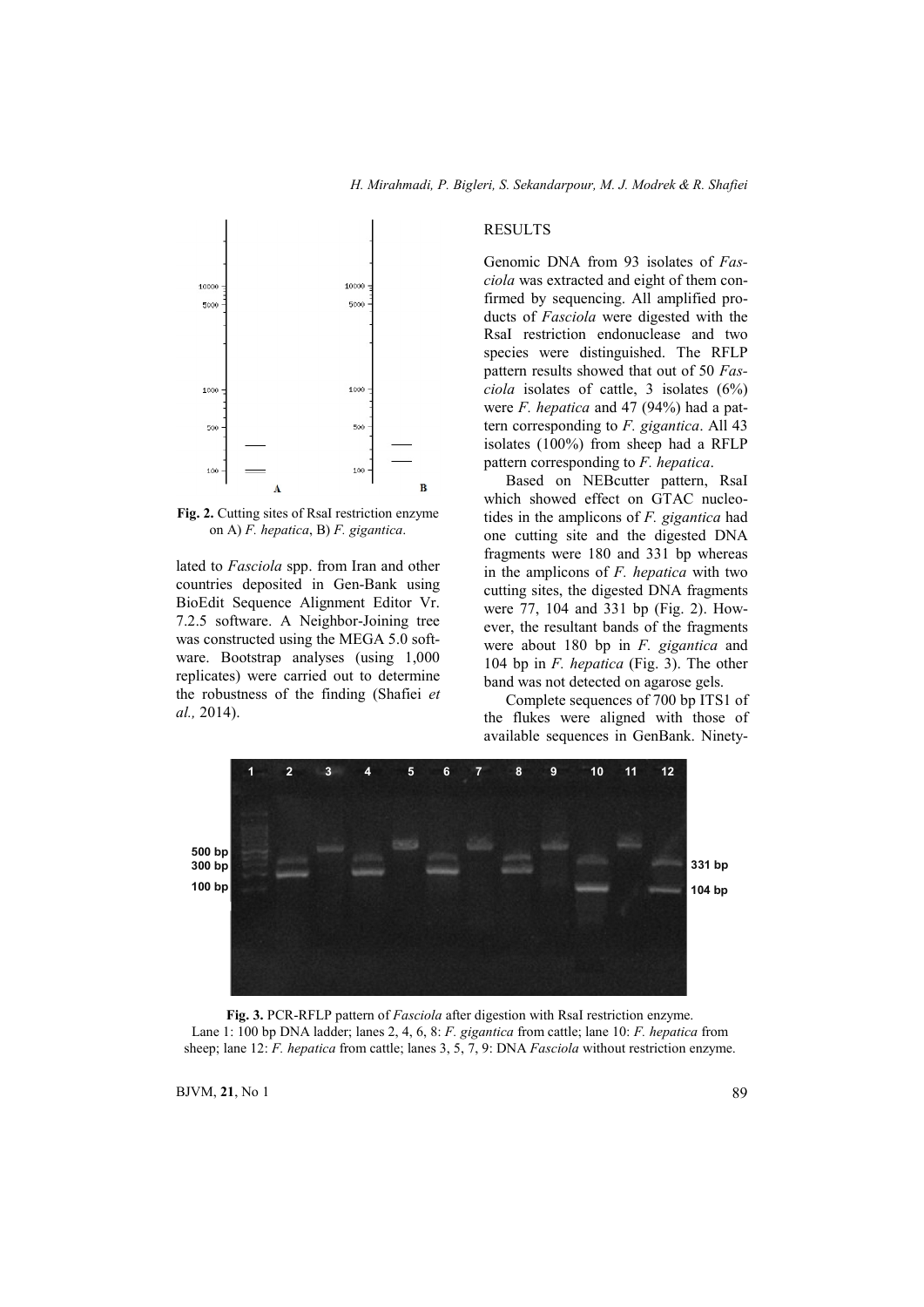

*Molecular and phylogenetic characterisation of Fasciola spp. isolated from cattle and sheep ….*

Fig. 4. Alignment of ITS1 sequence of *F. hepatica* (AB207139, KF722999) and *F. gigantica* (AB207142, KF723000), with *F. gigantica* and *F. hepatica* of Sistan and Baluchestan province, Iran

hundred percent similarities were obtained when comparing these sequences with all available data of *Fasciola* spp. in Gen-Bank. The sequences of *F. hepatica* from cattle and sheep and the sequences between *F. gigantica* had complete similarity. Alignment of the sequences of ITS1 showed six DNA variable sites in which nucleotides at the position of 28, 155, 255, 339, 417 and 437 were single-base substituted resulting in segregation of the specimens into two different groups (genotypes). The main differences between *F. gigantica* and *F. hepa*tica were the single-base substitution of T>C at nucleotide site of 28, C>T at the sites of 155, 339, and 437, A>T at the site of 255 and T>A at the site of 417 (Fig. 4).

The phylogenic tree of ITS 1 showed that flukes were scattered as pure *F. hepatica* and *F. gigantica* clusters, suggesting that two genotypes of *Fasciola* are able to infect animals and probably humans in southestern of Iran (Fig. 5).

#### DISCUSSION

DNA analysis is an appropriate plan for understanding the different species of *Fasciola* and performance of control procedures in an endemic area (Itagaki *et al.,* 2005; Peng *et al.,* 2009; Shafiei *et al.,* 2014). RFLP assay is a major method for detection of two species of *Fasciola*. In this study we used a reliable, rapid and truthful method based on ITS1-RFLP assay on *Fasciola* species with RsaI restriction enzyme to show two different patterns for both *Fasciola* species in Sistan and Balichestan province. Our study did not detect any mixed patterns in this re-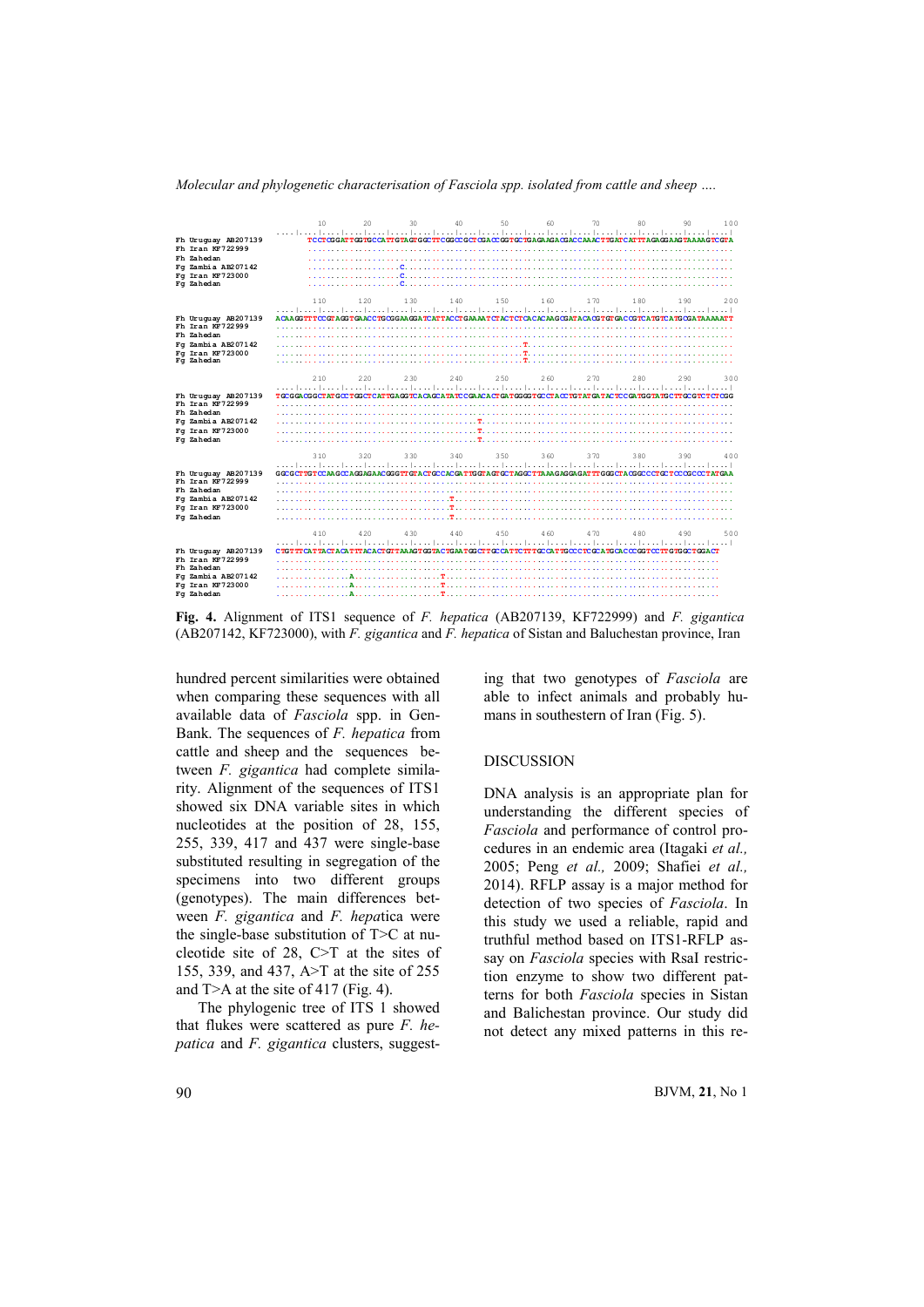

Fig. 5. Phylogenetic relationship of ITS1 sequences of isolates of *F.hepatica* and *F. gigantica* from Iran using Neighbor-Joining method. *Fascioloides magna* (AN: EF534991) was used as the out group.

gion. The result of our study was similar to that of Ichikawa (2010) which recommended the first RsaI restriction enzyme in ITS1 to specifically distinguish *F. hepatica* from *F. gigantica* (Ichikawa & Itagaki, 2010).

The RFLP pattern was utilised for accurate differentiation between *Fasciola* species in different studies in Iran (Karimi, 2008; Saki *et al.,* 2011; Shafiei *et al.,* 2013). Shafiei *et al.* (2013) used RsaI enzyme in RFLP-PCR method to specifically distinguish *F. hepatica* and *F. gigantica* in ITS1 region. They did not report intermediate form in their study. Aryaeipour *et al.* (2014) showed that RsaI restriction enzyme was an appropriate enzyme to differentiate both species. The TasI enzyme was used on ITS1 region in RFLP method and differentiation between both species was reported (Rokni *et al.,* 2010). In another study, Karimi (2008) utilised Bfrl and DraI enzymes in 18S DNA region in RFLP method and showed that BfrI could differentiate two aforementioned parasites while DraI could not differentiate any profile (Karimi, 2008). It was also shown that AvaII and DraII restriction enzymes in 28S DNA are suitable for differentiation between both species (Saki *et al.,* 2011). In a study conducted by Ghavami *et al.* (2009) BamHI and PagI restriction enzymes on ITS2 gene showed specificity for *F. hepatica* identification and had no effect on *F. gigantica* (Ghavami *et al.,* 2009).

The results of our study were consistent with most of previous studies and demonstrated polymorphism of two species of *Fasciola* in ITS1 region with six variable nucleotides sites (Itagaki *et al.,* 2005; Peng *et al.,* 2009; Aryaeipour *et al.,*

 $BJVM$ , 21, No 1 91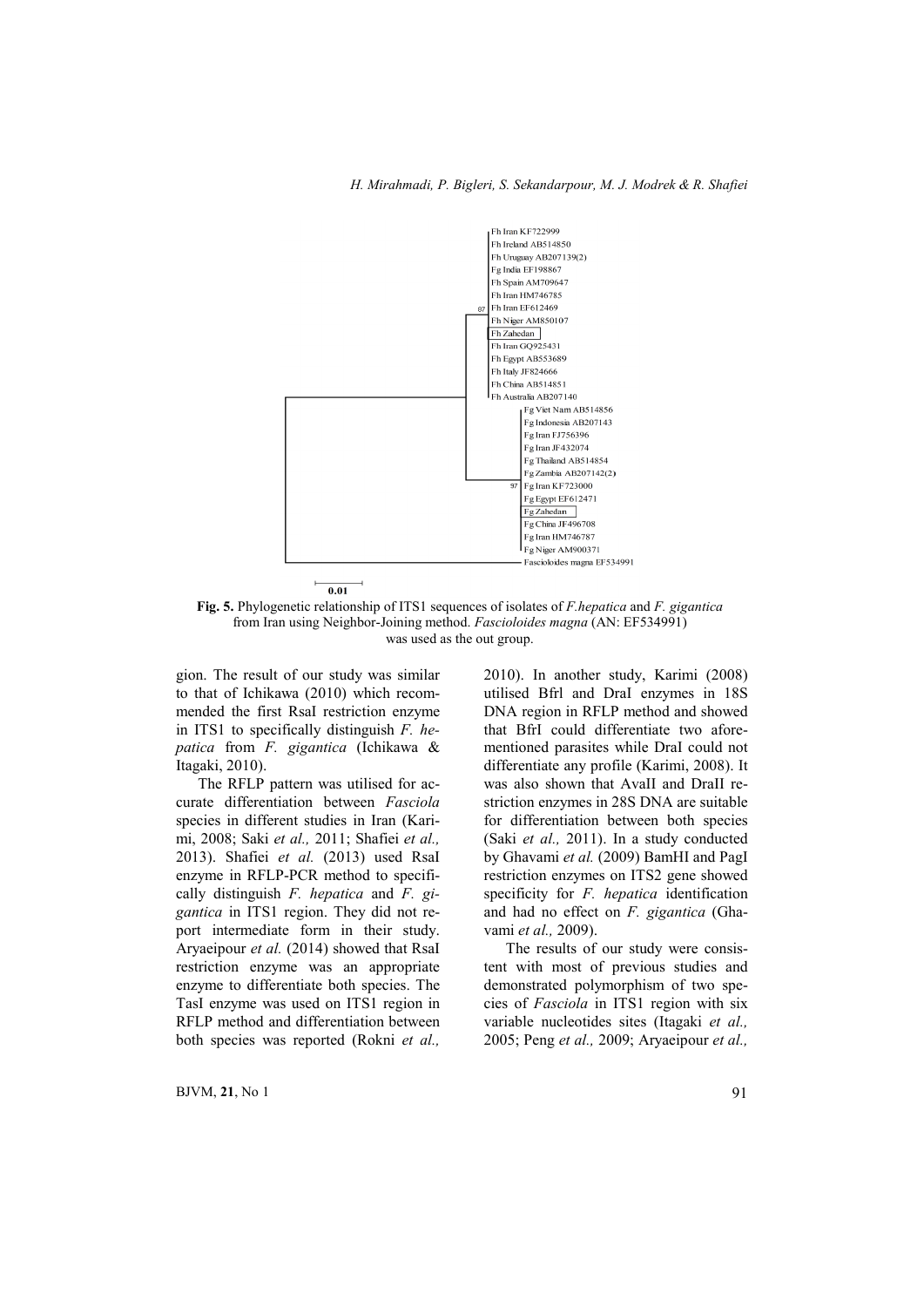*Molecular and phylogenetic characterisation of Fasciola spp. isolated from cattle and sheep ….*

2014; Shafiei *et al.,* 2014). The phylogenetic tree with high bootstrap showed a close relationship of our isolates with those sequences registered in Genbank from other regions of the world. According to the phylogenetic tree, isolates belonging to *F. hepatica* and *F. gigantica* of our study as mentioned in other regions of Iran were of the common H1 and G1 haplotypes.

### ACKNOWLEDGEMENTS

This study was performed as part of MSc student thesis of Parisa Bigleri, and it was financially supported by the grant No.7213, provided from Zahedan University of Medical Sciences, Zahedan, Iran

### REFERENCES

- Aryaeipour, M., S. Rouhani, M. Bandehpour, H. Mirahmadi, B. Kazemi & M. B. Rokni, 2014. Genotyping and phylogenetic analysis of *Fasciola* spp. isolated from sheep and cattle using PCR-RFLP in Ardabil province, northwestern Iran*. Iranian Journal of Public Health*, 43, 1364–1371.
- Ashrafi, K., M. A. Valero, M. Panova, M. V. Periago, J. Massoud & S. Mas-Coma, 2006. Phenotypic analysis of adults of *Fasciola hepatica*, *Fasciola gigantica* and intermediate forms from the endemic region of Gilan, Iran. *Parasitology International*, 55, 249–260.
- Ghavami, M. B., P. Rahimi, A. Haniloo & S. N. Mosavinasab, 2009. Genotypic and phenotypic analysis of *Fasciola* isolates. *Iranian Journal of Parasitology*, 4, 61–70.
- Huang, W. Y., B. He, C. R. Wang & X. Q. Zhu, 2004. Characterisation of *Fasciola* species from Mainland China by ITS-2 ribosomal DNA sequence. *Veterinary Parasitology*, 120, 75–83.
- Ichikawa, M. & T. Itagaki, 2010. Discrimination of the ITS1 types of *Fasciola* spp.

based on a PCR-RFLP method. *Parasitology Research*, 106, 757–761.

- Itagaki, T., M. Kikawa, K. Sakaguchi, J. Shimo, K. Terasaki, T. Shibahara, K. Fukuda, 2005. Genetic characterization of parthenogenic *Fasciola* sp. in Japan on the basis of the sequences of ribosomal and mitochondrial DNA. *Parasitology*, 131, 679–685.
- Itagaki, T. & K. Tsutsumi, 1998. Triploid form of *Fasciola* in Japan: genetic relationships between *Fasciola hepatica* and *Fasciola gigantica* determined by ITS-2 sequence of nuclear rDNA. *International Journal for Parasitology*, 28, 777–781.
- Karimi, A., 2008. Genetic diagnosis of *Fasciola* species based on 18S ribosomal DNA sequences. *Journal of Biological Sciences*, 8, 1166–1173.
- Khan, M. K., M. S. Sajid, M. N. Khan, Z. Iqbal & M. U. Iqbal, 2009. Bovine fasciolosis: Prevalence, effects of treatment on productivity and cost benefit analysis in five districts of Punjab, Pakistan. *Research in Veterinary Science*, 87, 70–75.
- Mahami-Oskouei, M., A. Dalimi, M. Forouzandeh-Moghadam & M. B. Rokni, 2011. Molecular identification and differentiation of *Fasciola* isolates using PCR-RFLP method based on internal transcribed spacer (ITS1, 5.8S rDNA, ITS2). *Iranian Journal of Parasitology*, 6, 35–42.
- Marcilla, A., M. D. Bargues & S. Mas-Coma, 2002. A PCR-RFLP assay for the distinction between *Fasciola hepatica* and *Fasciola gigantica*. *Molecular and Cellular Probes*, 16, 327–333.
- Mas-Coma, S., M. D. Bargues & M. A. Valero, 2005. Fascioliasis and other plantborne trematode zoonoses. *International Journal for Parasitology*, 35, 1255–1278.
- Mas-Coma, S., M. A. Valero & M. D. Bargues, 2009. Chapter 2. *Fasciola*, lymnaeids and human fascioliasis, with a global overview on disease transmission, epidemiology, evolutionary genetics, molecular epidemiology and control. *Advances in Parasitology*, 69, 41–146.